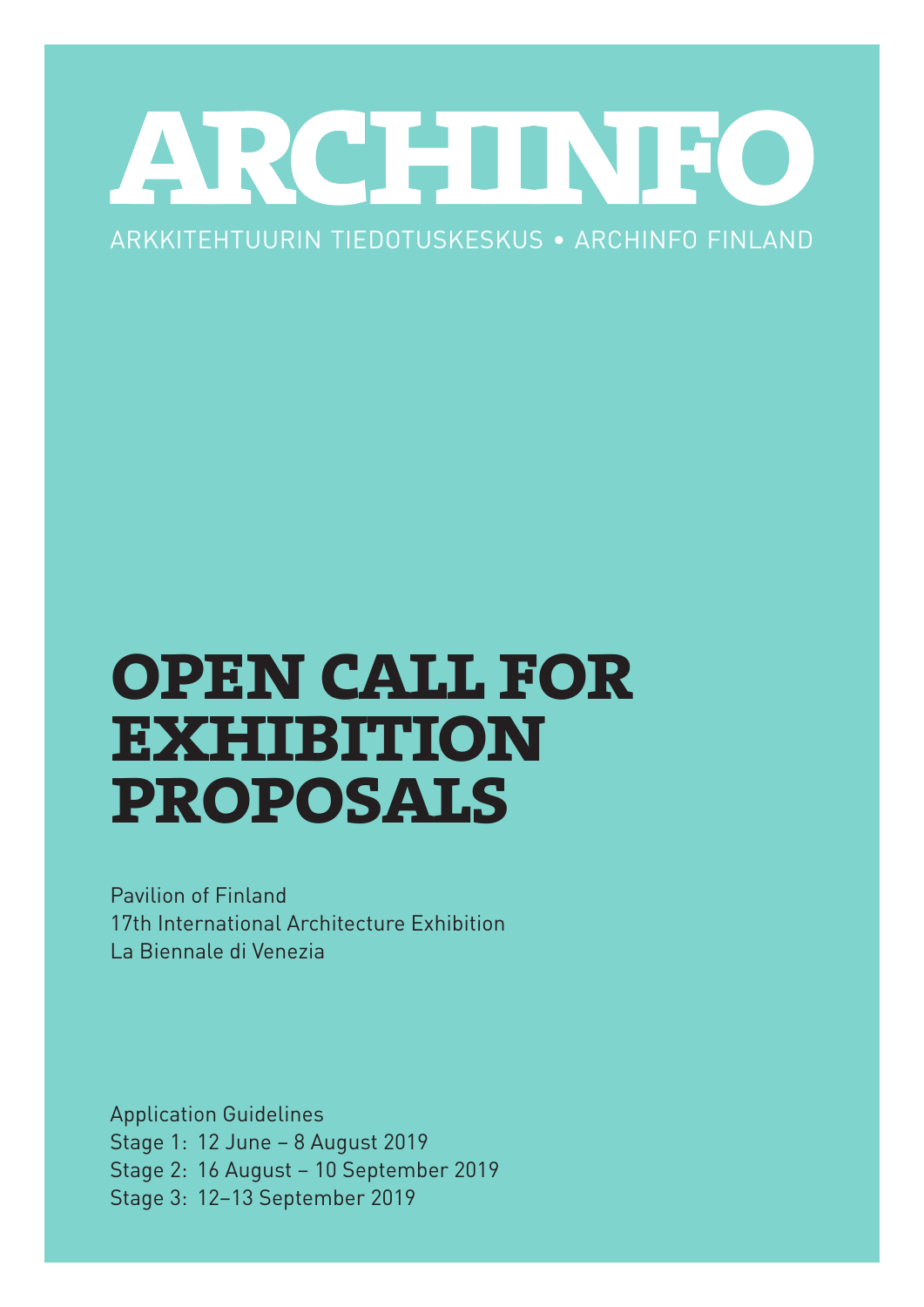# **open call in brief**

Archinfo Finland is looking for exhibition proposals for the Pavilion of Finland at the 17th International Architecture Exhibition of La Biennale di Venezia. The Biennale Architettura runs from 23 May to 29 November 2020 (preview days 21–22 May).

With the 2020 exhibition in the Pavilion of Finland, we seek to address and communicate about architecture's importance in shaping our cultures and societies. We are looking forward to a wide range of exhibition proposals that stem from topical issues relevant to Finnish architecture while resonating with a wide international audience and the global architecture community. The winning proposal will be suited for presentation in the context of the Venice Biennale and will take into consideration the special nature of the Pavilion itself.

The exhibition will be chosen by a Selection Panel including Beatrice Galilee, independent curator based in New Yor, Anniina Koivu, writer, curator and educator based in Milan and Lausanne, Tuomas Siitonen, architect, graphic designer and exhibition designer based in Helsinki, Ilkka Suppanen, architect and designer based in Milan and Helsinki, and Hanna Harris, commissioner, director of Archinfo Finland and chair of the panel.

The selection process takes place in three stages:

#### **Stage 1: Open Call for submitting proposals**

12 June – 8 August

#### **Stage 2: Shortlisted teams develop proposals**

16 August – 10 September A flat fee of 500 euros is available for shortlisted teams to develop their proposal

#### **Stage 3: Meetings with the Selection Panel**

12–13 September Shortlisted teams from Stage 2 are invited for a 1-hour project presentation and interview

Following the appointment of the winning proposal, the exhibition production starts in October running up to the Biennale opening in May 2020. Archinfo Finland is responsible for overall project management in close collaboration with the appointed team. The appointed project has a starting budget of 40,000 euros towards team fees and exhibition expenses.

#### **Link to the Open Call website: [archinfo.fi/en/venice-biennale/open-call](http://archinfo.fi/en/venice-biennale/open-call)**

| 1 Biennale Architettura essessos essessos essessos essessos essessos a 3                 |  |  |  |  |  |  |  |  |  |  |  |  |  |  |  |  |
|------------------------------------------------------------------------------------------|--|--|--|--|--|--|--|--|--|--|--|--|--|--|--|--|
| 2 Pavilion of Finland <b>CONSIDER STATE ASSOCIATE</b> 2 Pavilion of Finland Concession 2 |  |  |  |  |  |  |  |  |  |  |  |  |  |  |  |  |
|                                                                                          |  |  |  |  |  |  |  |  |  |  |  |  |  |  |  |  |
| 4 Selection Panel <i>exercises conservation</i> conservation of the Selection Panel of A |  |  |  |  |  |  |  |  |  |  |  |  |  |  |  |  |
|                                                                                          |  |  |  |  |  |  |  |  |  |  |  |  |  |  |  |  |
|                                                                                          |  |  |  |  |  |  |  |  |  |  |  |  |  |  |  |  |
|                                                                                          |  |  |  |  |  |  |  |  |  |  |  |  |  |  |  |  |
|                                                                                          |  |  |  |  |  |  |  |  |  |  |  |  |  |  |  |  |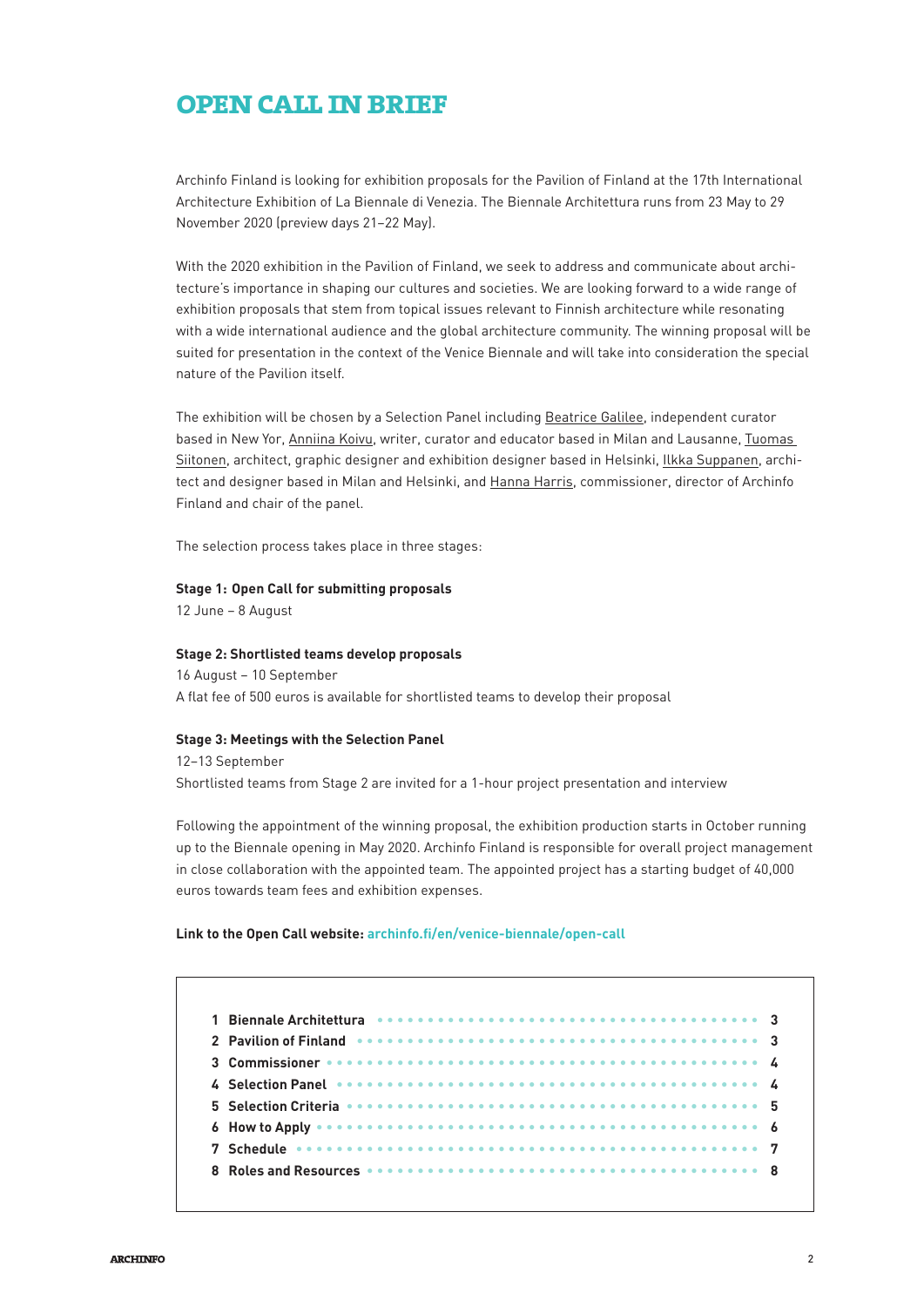#### **biennale architettura 1**

The International Architecture Exhibition has been organised in Venice since 1980. It alternates with the International Art Exhibition, which was established in 1895. The architecture exhibition has developed into the most esteemed international arena for showcasing architecture, with visitor figures growing every year (275 000 in 2018).

The 17th International Architecture Exhibition will run from 23 May to 29 November 2020 (preview days 21–22 May). The Biennale has appointed architect and scholar Hashim Sarkis to curate the International Exhibition.

"The world is putting new challenges in front of architecture," stated Sarkis. "I look forward to working with participating architects from around the world to imagine together how we are going to rise to these challenges." Sarkis will be responsible for the main exhibition, the theme of which will be announced by the Biennale in summer 2019.

More information on the Biennale website at **[labiennale.org/en/architecture/2020](http:// labiennale.org/en/architecture/2020)**.

# **2 pavilion of finland**

The Pavilion of Finland is situated in the Giardini in Venice. It was designed by architect Alvar Aalto (1898–1976) and completed in 1956, which makes it a historically and culturally prestigious pavilion building. Aalto designed a wedge-shaped structure to be assembled of light, demountable wall and roof units made in Finland and transported to Italy. The idea was that it could be dismantled and stored between exhibitions or re-erected on another site. However, it has remained in place since it was first assembled in the summer of 1956.

The Pavilion has undergone three major restorations, last in 2012, following damage caused by a large tree falling on it. The interior consists exclusively of an exhibition room of approx 80 square metres and is lit by a system of longitudinal 'lock' skylights, which Aalto tried out here for the first time. The dark blue wooden facade units are supported from outside by large triangles painted white for contrast. From 1962 through 2007 the Pavilion was rented to other countries, but since then, with support from the Finnish Ministry of Education and Culture, similarly as in the first six years of the Pavilion, it has been used for Finnish exhibitions as part of the Biennale programme.

More information and material on the Pavilion may be found here: **[tinyurl.com/Open-Call-VB20](https://www.dropbox.com/sh/xuzjz2upmtbpyix/AABiUKlBSymnqMcTNBZzwhi8a?dl=0)**.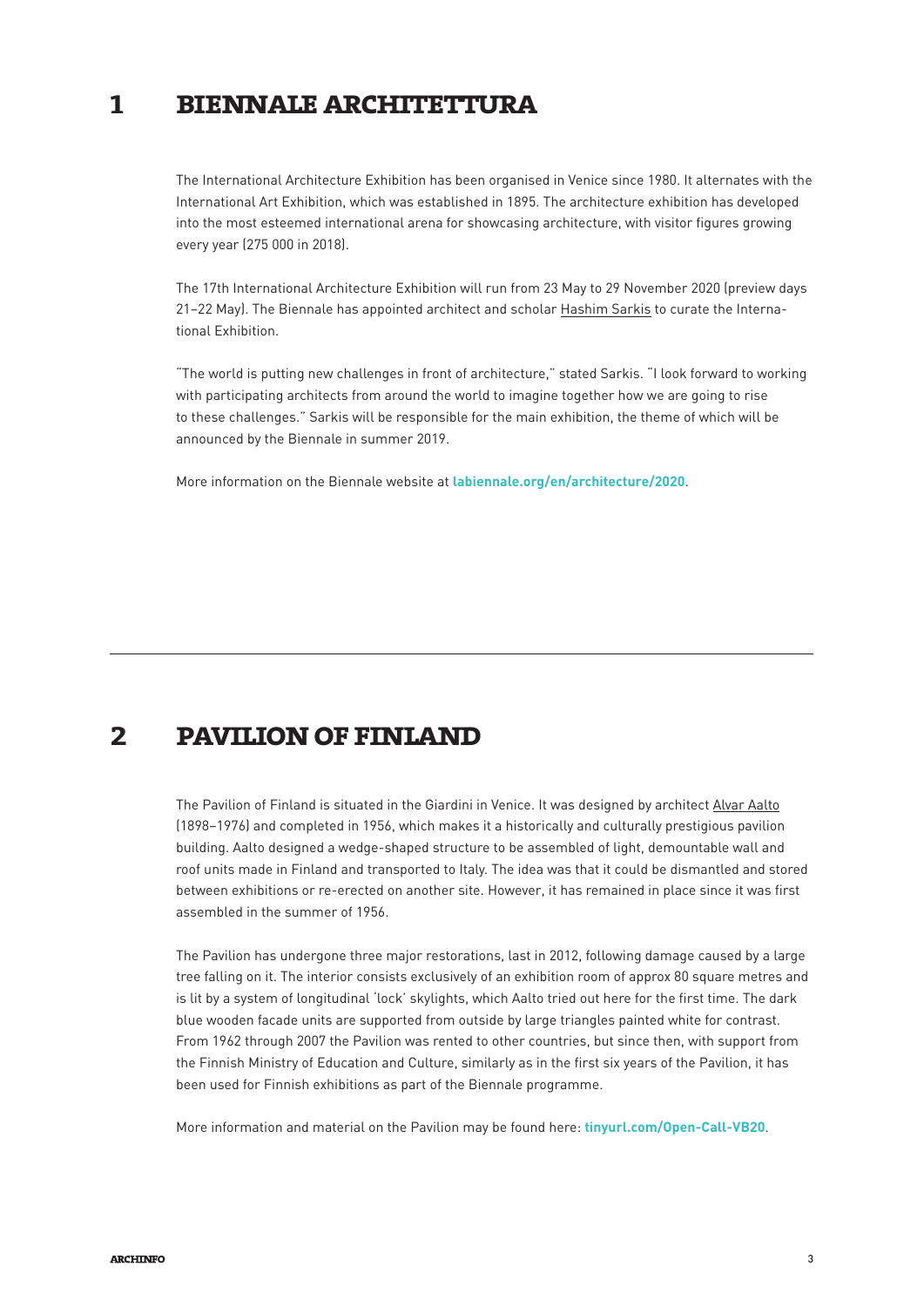#### **commissioner 3**

The exhibition at the 17th International Architecture Exhibition of La Biennale di Venezia is commissioned and organised by Archinfo Finland.

In operation since 2013, Archinfo Finland is a collaboration and intermediary organisation in the field of architecture. We are one of the eight information centres in the arts supported by the Finnish government. Our mission is to make Finnish architecture visible and known in Finland and abroad. Through our activities, we increase the social impact of architecture.

The 2020 Biennale is the second time Archinfo Finland is responsible for the exhibition at the Pavilion of Finland – in 2018, Archinfo Finland was appointed by the Ministry of Education and Culture to act as the commissioning body for the first time. The resulting exhibition Mind-Building was a study of over 100 years of Finnish library architecture leading up to the opening of the new Helsinki Central Library Oodi in December 2018. The exhibition received a record-breaking number of visitors and was enthusiastically received among international media and the architectural community alike.

Link to the Mind-Building exhibition: **[mind-building.fi](http://archinfo.fi/en/venice-biennale/mind-building/)**.

# **4 selection panel**

The exhibition at the Alvar Aalto Pavilion of Finland will be chosen by a Selection Panel consisting of the following members:

Beatrice Galilee, independent curator based in New York Anniina Koivu, writer, curator and educator based in Milan (IT) and Lausanne (CH) Tuomas Siitonen, architect, graphic designer and exhibition designer based in Helsinki (FI) Ilkka Suppanen, architect and designer based in Milan (IT) and Helsinki (FI) Hanna Harris, commissioner, director of Archinfo Finland (chair of the panel)

The Selection Panel reserves the right to consult specialist advisors if necessary. In the event that Archinfo Finland and the Panel are unable to identify an outright winner, the right is reserved not to appoint any team, to reissue the brief, or to extend the period for applications.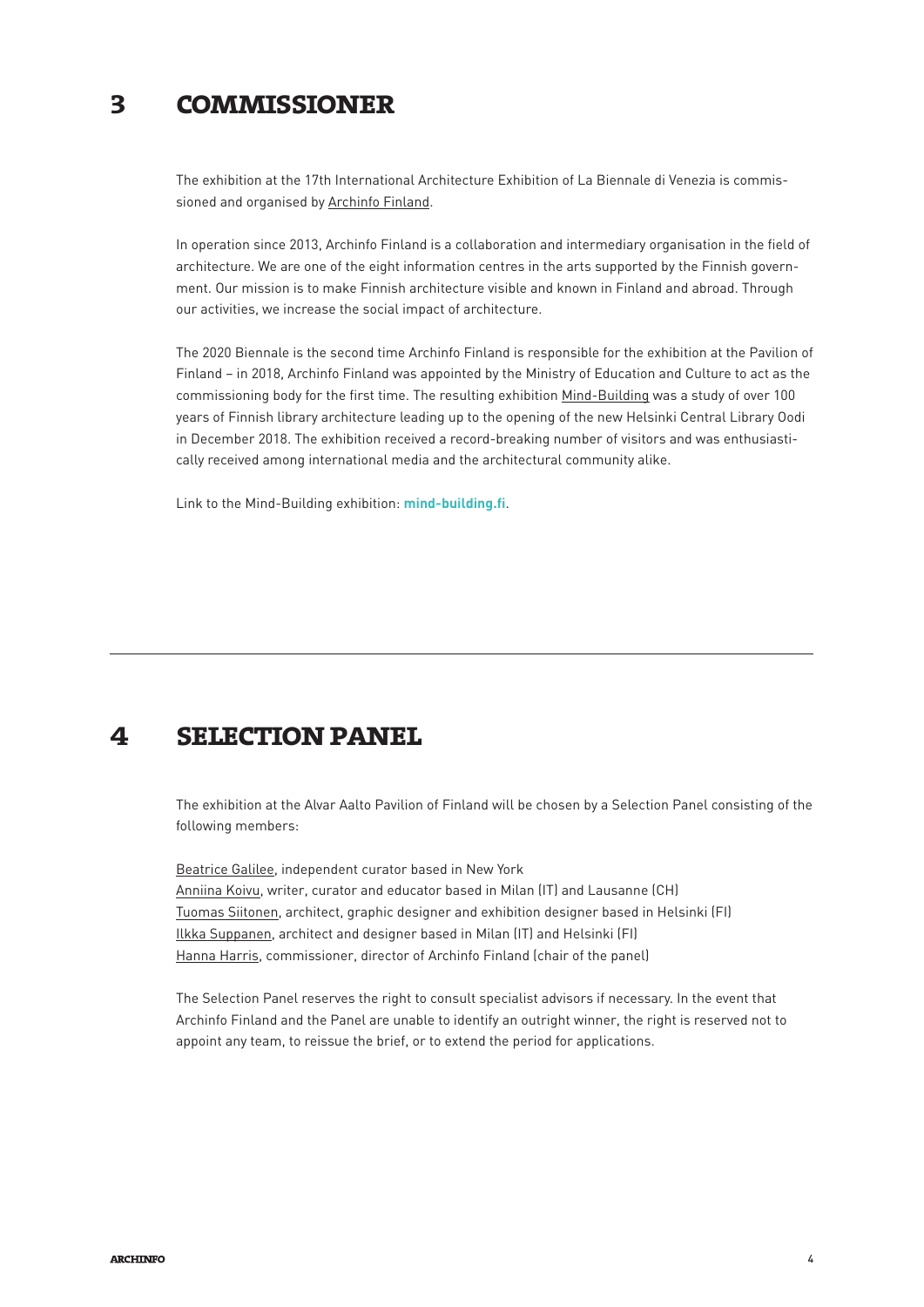#### **selection criteria 5**

# Proposal criteria

With the 2020 exhibition in the Alvar Aalto Pavilion of Finland, we seek to address and communicate about architecture's importance in shaping our cultures and societies. We are looking forward to a wide range of exhibition proposals that stem from topical issues in or relevant to Finnish architecture while resonating with a wide international audience and the global architecture community.

The winning proposal will be suited for presentation in the context of the Venice Biennale while taking into consideration the scale and limitations of the exhibition pavilion itself. Furthermore, we wish to appoint a project that seriously works toward a sustainable delivery of an international exhibition in Venice.

We are looking for exhibition proposals that are

- topical and engaging presentations of contemporary architecture and architectural culture in or relating to Finland
- relevant in the context of the Venice Biennale
- relevant to current architectural discourse
- deliverable for the Alvar Aalto Pavilion within the available budget (see p. 8)
- sustainable to produce
- aware of the Biennale's theme that will be announced over the summer
- aware of possibilities for outreach back in Finland

## Team criteria

We will accept submissions by individuals or cross-disciplinary teams that may include, e.g. architects, researchers, writers, artists, curators or critics. The proposal should state a lead applicant who takes on the role of the curator and/or team leader to manage the project. The curator or project leader must have experience in exhibitions and in managing and reporting on complex projects. Archinfo Finland can also assist in identifying curatorial support for the team should this be required. The team must include one or more members who are Finnish citizens or based in Finland.

The team must be committed to realising the project within the agreed schedule and budget and able to participate in regular meetings with the team members and with the commissioner.

We are looking for a team that

- has an understanding of exhibiting architecture and is willing to develop its exhibition practices with Archinfo Finland further
- has experience of exhibiting, curating or working on exhibitions in Finland or internationally
- is confident in public speaking
- can commit to and participate in a significant press and marketing campaign
- is able to produce clear and engaging writing about the project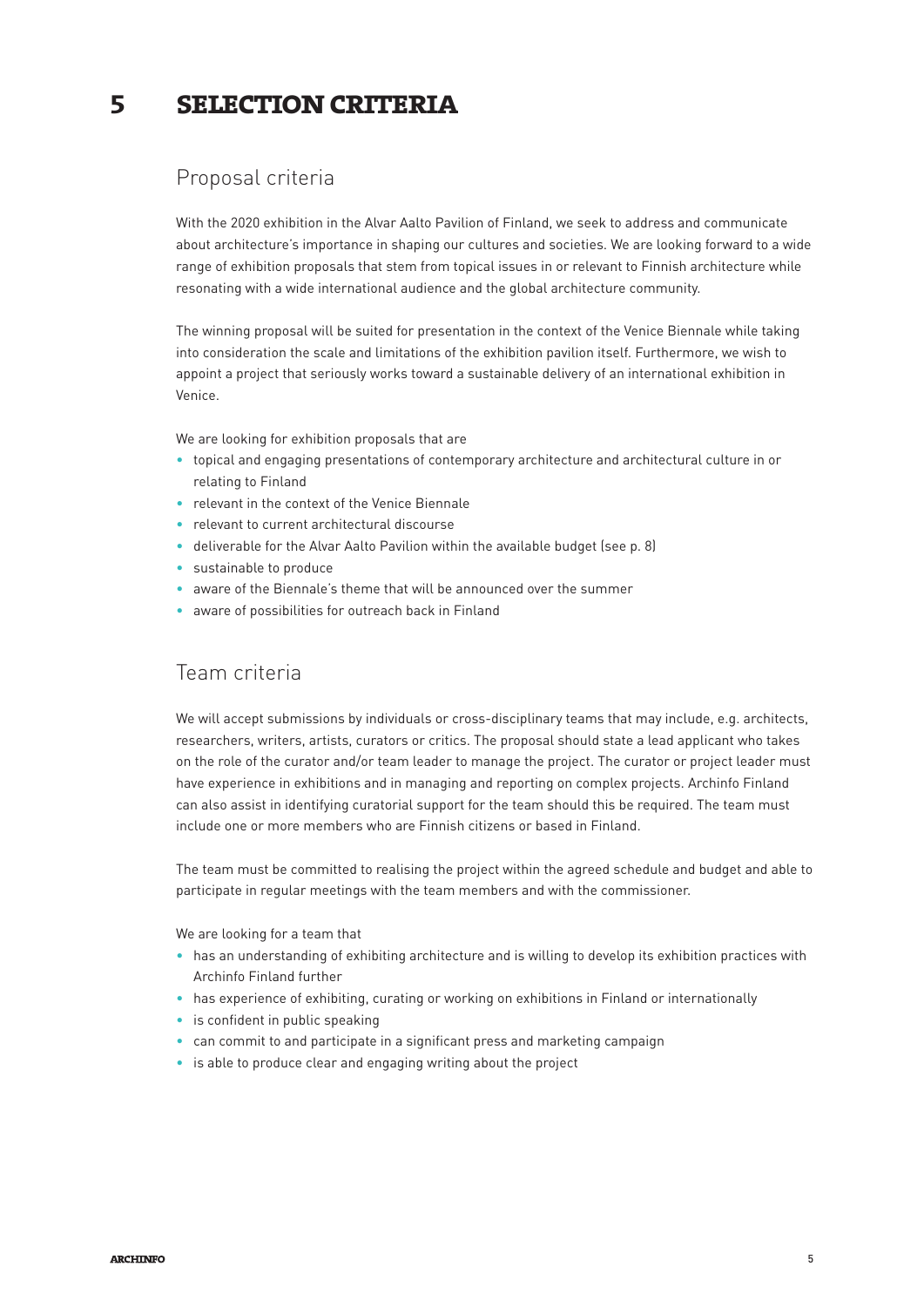#### **how to apply 6**

#### Stage 1: Proposals 12 June – 8 August

In Stage 1, we are looking for concise and expressive ideas for the exhibition in the Pavilion.

All applicants need to submit:

- Application Form including a project description
- A3 format PDF file (max 3 pages) of visual material

The information to be filled out in the Application Form includes: working title of the project, oneliner describing the idea (max 200 characters including spaces), description of the project (max 3,000 characters), team composition including named curator and/or team leader and short biographies (it is not mandatory to list all exhibitors at this stage), links to portfolios or other relevant work and ideas for possible collaborators or partners.

The PDF file containing the visual material should not exceed 30 Mb. The material may include, e.g. drawings, photos, collages or mood boards illustrating the idea. No precise technical drawings are required at this stage, however keeping in mind the feasibility of the project.

All submission documents should be in English.

The two files should be named using the working title of the project as following: "VB20\_Stage1\_ Working\_Title\_form" and "VB20\_Stage1\_Working\_Title\_visuals". Both documents should be submitted via email, using WeTransfer if needed, to **[venice@archinfo.fi](mailto:venice@archinfo.fi)**.

The deadline for submitting Stage 1 proposals is 8 August 2019 by midnight (GMT+2).

#### Stage 2: Shortlisted proposals 16 August – 10 September

In Stage 2, shortlisted teams (up to 6 teams) are expected to further develop their idea from Stage 1 into a more detailed exhibition plan.

Shortlisted teams will be notified by 16 August. Archinfo Finland will provide shortlisted teams with individual feedback and instructions for developing the proposal. All shortlisted teams will be invited to meet the Selection Panel in Stage 3.

Shortlisted teams need to submit:

- developed project description and an idea for the exhibition publication (max 5,000 characters) in a text file, also including an estimated budget breakdown
- A3 format PDF file (3–6 pages) with more detailed illustrations of how the idea will be installed in the Pavilion

A flat fee of 500 euros will be offered to each shortlisted team to develop the proposal.

The deadline for submitting Stage 2 proposals is 10 September 2019 by midnight (GMT+2).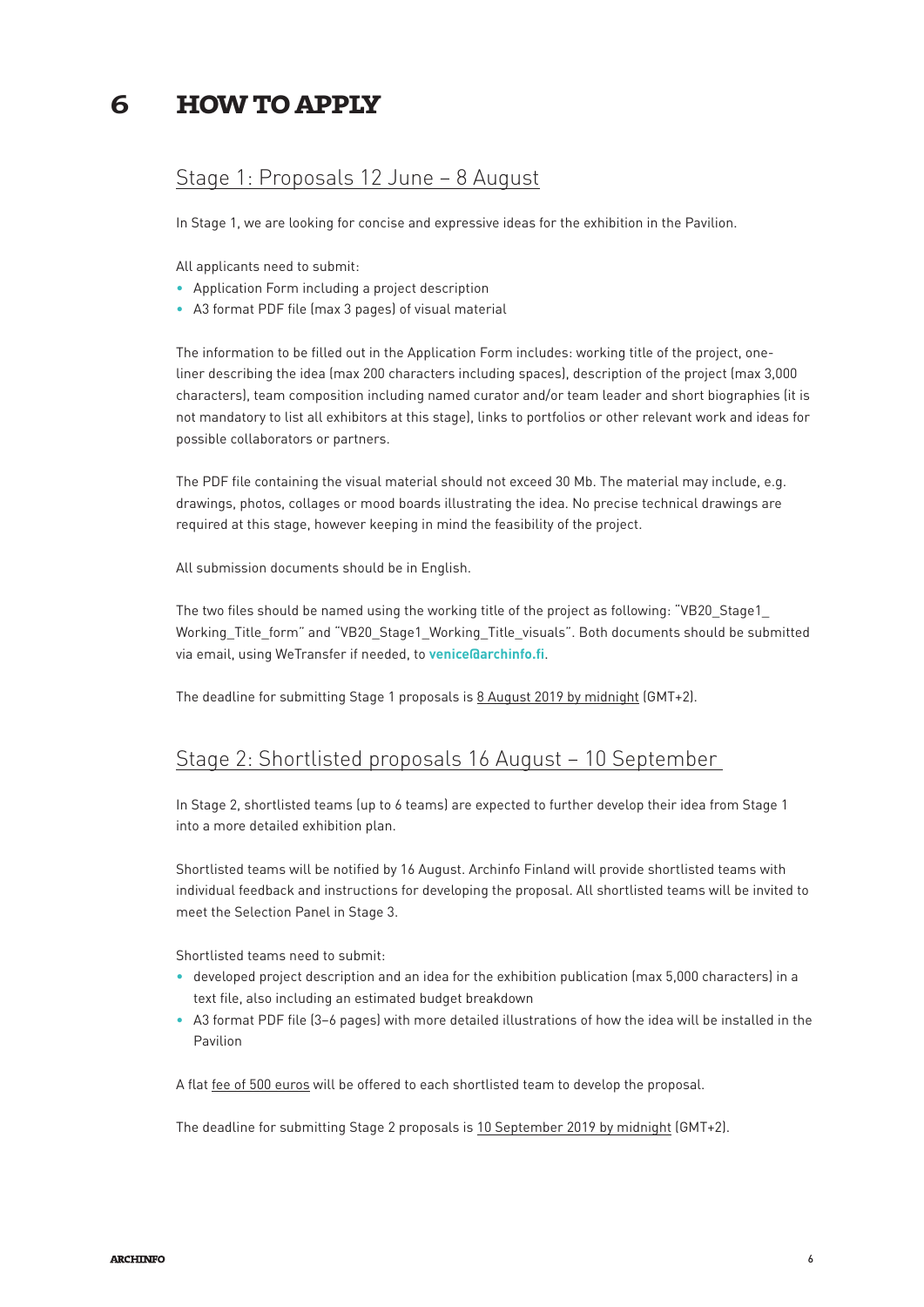# Stage 3: Meetings with Selection Panel 12–13 September

Meetings with the Selection Panel are organised in Helsinki on 12–13 September 2019. Representative(s) of each shortlisted team are invited for a 1-hour session, during which the team has 10 minutes to present the developed proposal. The presentation is followed by an interview with the Selection Panel.

Following the meetings, the Selection Panel will choose the winning project and Archinfo Finland appoint the team to deliver the exhibition.

# Material Bank

All material needed for applying may be found at the Material Bank at **[tinyurl.com/Open-Call-VB20](https://www.dropbox.com/sh/xuzjz2upmtbpyix/AABiUKlBSymnqMcTNBZzwhi8a?dl=0)**:

- drawings, 3D model and photos of the Pavilion
- Pavilion manual (including information on restrictions for inside & outside use)
- Application Guidelines
- Application Form

#### Questions

Questions concerning the practicalities of the Open Call can be sent at the latest 25 June by midnight (GMT+2) to **[venice@archinfo.fi](mailto:venice@archinfo.fi)**. All questions and answers will be published (anonymously) by 2 July at **[archinfo.fi/en/venice-biennale/open-call](http://archinfo.fi/en/venice-biennale/open-call)**.

# **7 schedule**

#### Selection:

| 12 June  Open Call for proposals opens                                     |  |
|----------------------------------------------------------------------------|--|
| 25 June •••••••••• Deadline for questions, by midnight (GMT+2)             |  |
| 2 July •••••••••• Questions and answers published on the Open Call website |  |
| 8 Aug •••••••••• Deadline for Stage 1 submissions, by midnight (GMT+2)     |  |
| 16 Aug •••••••••• Shortlisted teams invited to develop their proposals     |  |
| 10 Sept ••••••••• Deadline for Stage 2 submissions, by midnight (GMT+2)    |  |
| 12-13 Sept ••••••• Stage 3 meetings with the Selection Panel               |  |
| 18 Sept <b>**********</b> Selected team notified                           |  |

#### Production:

```
Sept-Oct 2019 •••••• Appointing the team
Oct 2019 - May 2020 • • Production including regular team meetings with Archinfo Finland
May 2020 • • • • • • • • Installation and preparations for the opening
```
# Biennale Architettura:

|  |  | 21-22 May 2020 ••••• Preview days and opening party in Venice  |
|--|--|----------------------------------------------------------------|
|  |  | 23 May - 29 Nov ••••• Biennale Architettura open to the public |